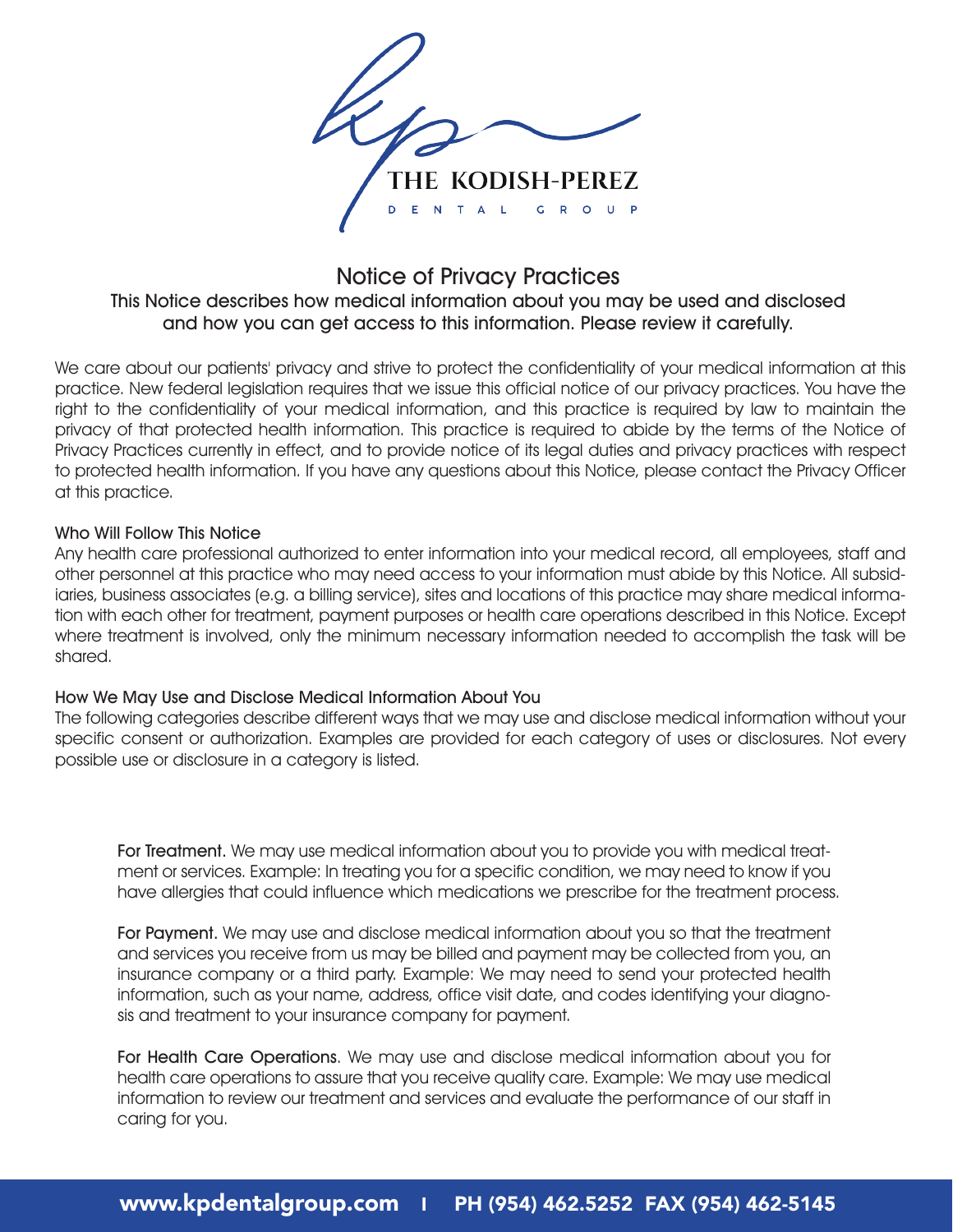### Other Uses or Disclosures That Can Be Made Without Consent or Authorization

- As required during an investigation by law enforcement agencies
- To avert a serious threat to public health or safety
- As required by military command authorities for their medical records
- To workers' compensation or similar programs for processing of claims
- In response to a legal proceeding
- To a coroner or medical examiner for identification of a body
- If an inmate, to the correctional institution or law enforcement official
- As required by the US Food and Drug Administration (FDA)
- Other healthcare providers' treatment activities
- Other covered entities' and providers' payment activities
- Other covered entities' healthcare operations activities (to the extent permitted under (HIPAA)
- Uses and disclosures required by law
- Uses and disclosures in domestic violence or neglect situations
- Health oversight activities
- Other public health activities

We may contact you to provide appointment reminders or information about treatment alternatives or other health-related benefits and services that may be of interest to you.

#### Uses and Disclosures of Protected Health Information Requiring Your Written Authorization

Other uses and disclosures of medical information not covered by this Notice or the laws that apply to us will be made only with your written authorization. If you give us authorization to use or disclose medical information about you, you may revoke that authorization, in writing, at any time. If you revoke your authorization, we will thereafter no longer use or disclose medical information about you for the reasons covered by your written authorization, You understand that we are unable to take back any disclosures we have already made with your authorization, and that we are required to retain our records of the care we have provided you.

### Your Individual Rights Regarding Your Medical Information

Complaints. If you believe your privacy rights have been violated, you may file a complaint with the Privacy Officer at this practice or with the Secretary of the Department of Health and Human Services. All complaints must be submitted in writing. You will not be penalized or discriminated against for filing a complaint.

Right to Request Restrictions. You have the right to request a restriction or limitation on the medical information we use or disclose about you for treatment, payment or health care operations or to someone who is involved in your care or the payment for your care. We are not required to agree to your request. If we do agree, we will comply with your request unless the information is needed to provide you with emergency treatment. To request restrictions, you must submit your request in writing to the Privacy Officer at this practice. In your request, you must tell us what information you want to limit.

Right to Request Confidential Communications. You have the right to request how we should send communications to you about medical matters, and where you would like those communications sent. To request confidential communications, you must make your request to the Privacy Officer at this practice. We will not ask you the reason for your request. We will accommodate all reasonable requests. Your request must specify how or where you wish to be contacted. We reserve the right to deny a request if it imposes an unreasonable burden on the practice.

Right to Inspect and Copy. You have the right to inspect and copy medical information that may be used to make decisions about your care. Usually this includes medical and billing records but does not include psychotherapy notes, information compiled for use in a civil, criminal, or administrative action or proceeding, and protected health information to which access is prohibited by law. To inspect and copy medical information that may be used to make decisions about you, you must submit your request in writing to the Privacy Officer at this practice.